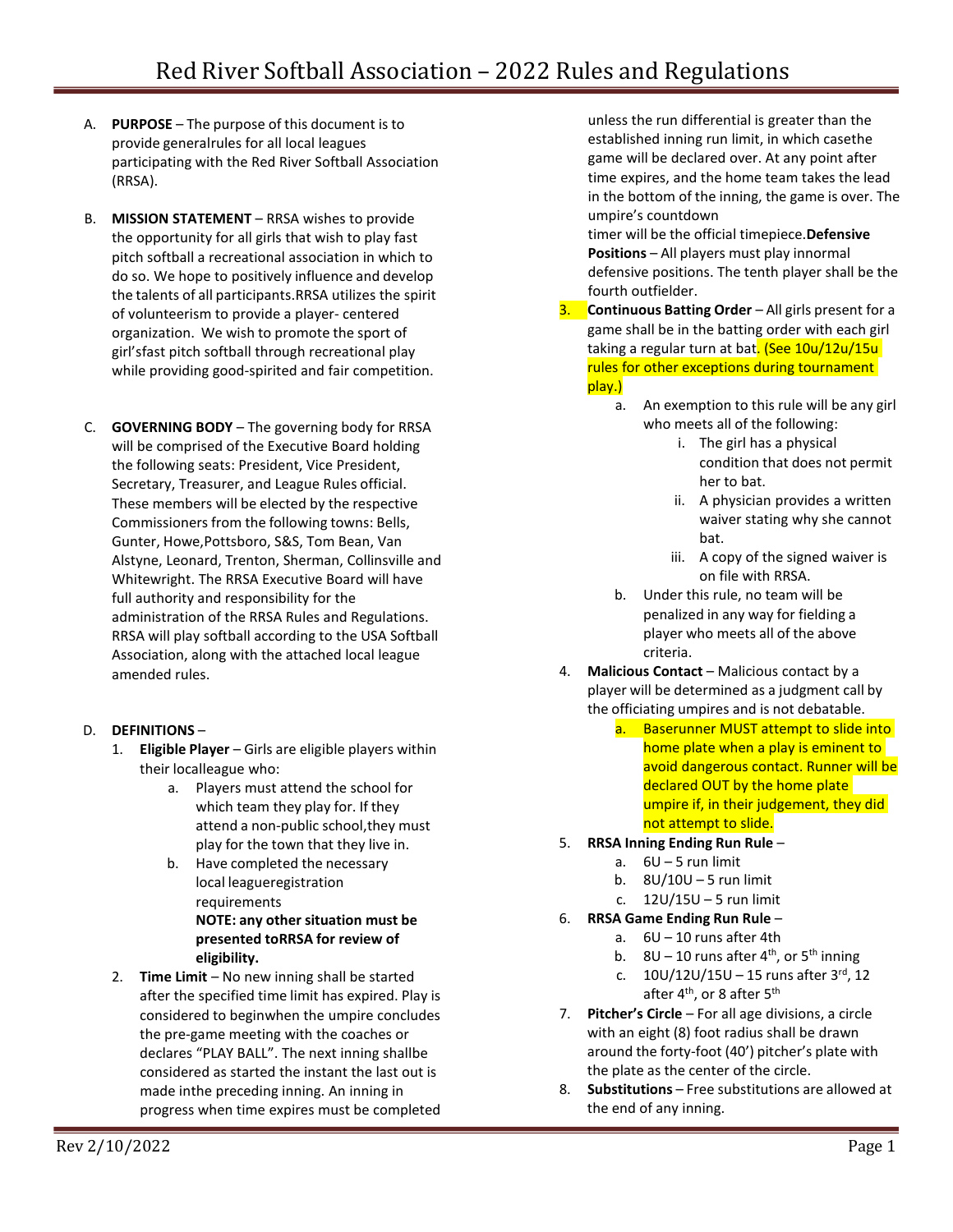# 9. **Thrown Bat—**

a. If the batter "throws" their bat during or after their swing, the following penalties will be enforced. (First offence by any player will result in verbal warning to entire team by home plate umpire. Second offence will result in the batter being declared out by the home plate umpire.) This is a judgement call by the umpire and is NOT debatable.

## E. **ORGANIZATION OF TEAMS** –

- 1. **LEAGUES** Leagues shall be formed of teamscomprised of players within their specified league boundaries (school districts).
- 2. **AGE DIVISIONS** Age of player on 1/1 of currentyear will determine the player's age division eligibility. In 6U the minimum age for eligibility is 4 as of September 1 of the prior year. In 15U the maximum age is 15 and the player must remain 15 through June 1<sup>st</sup> of the current season. A player may play up one age division,

but may not play in a lower age division. The age division in which a player is drafted is the only age division in which the player will be eligible for all-star participation. Age divisions are as follows:

- a. 6U
- b. 8U
- c. 10U
- d. 12U
- e. 15U

The commissioner is required to have and hold all birth certificates for each player signed up to play and must provide to the board at any time the request is made to see it.

- 3. **TEAM ORGANIZATION**  Each league will be responsible for creating their teams and reporting them to RRSA. Team formation must follow RRSA Draft Rules.
- 4. **BORROWING PLAYERS –** Teams may borrow players only under the following conditions:
	- a. The borrowed player must come from the age division lower than the borrowing team. If a player is "playing up", that is the age division they are considered.
	- b. A team may only borrow a player if they have less than nine players

available from their regular team to play.

- c. The borrowed player can play any position desired by the coach.
- d. The borrowed player may bat anywhere in the line-up.
- e. Borrowing of players is not allowed in the end of season nor all-star tournaments.
- F. **DRAFT RULES**
	- a. A head coach and assistant coach will be designated for each team before the draft begins.
	- b. The head coach's child along with (1) one assistant coach's child will be pulled from the draft and placed on the team's roster.
	- c. Siblings playing in the same age division will be placed on the same team unless otherwise requested by parents. Once the first sibling is picked by a team, the other sibling will automatically be placed on the same team. The sibling will be that team's last pick in her age group.
	- d. No relationships or reasons other than those stated above will be allowed to automatically place any child on a specific team. Each coach will have an equal opportunity to draft all players. Parents cannot request that a player be placed on aparticular coach's team, nor can they prohibit a coach from drafting their child.
	- e. The draft will be held each softball season. NO CORE GROUP OF PLAYERS WILL BE HELD OVER FROM THE PREVIOUS SEASON.
	- f. The draft order will be determined by a coin flip or blind draw.
	- g. In each age division, children can be drafted in any age order in that division.
	- h. In a two-team draft, the first team will pick one player, the second team will pick two players, and each team will subsequently pick two players at a time until all players are picked.
	- i. In a three-team draft, the first team will pick one player, the second team will pick one player, and the third team will pick two players. The draft will then proceed in reverse order until all players are picked.
	- j. Once the draft is complete, each head coach and commissioner will sign the draft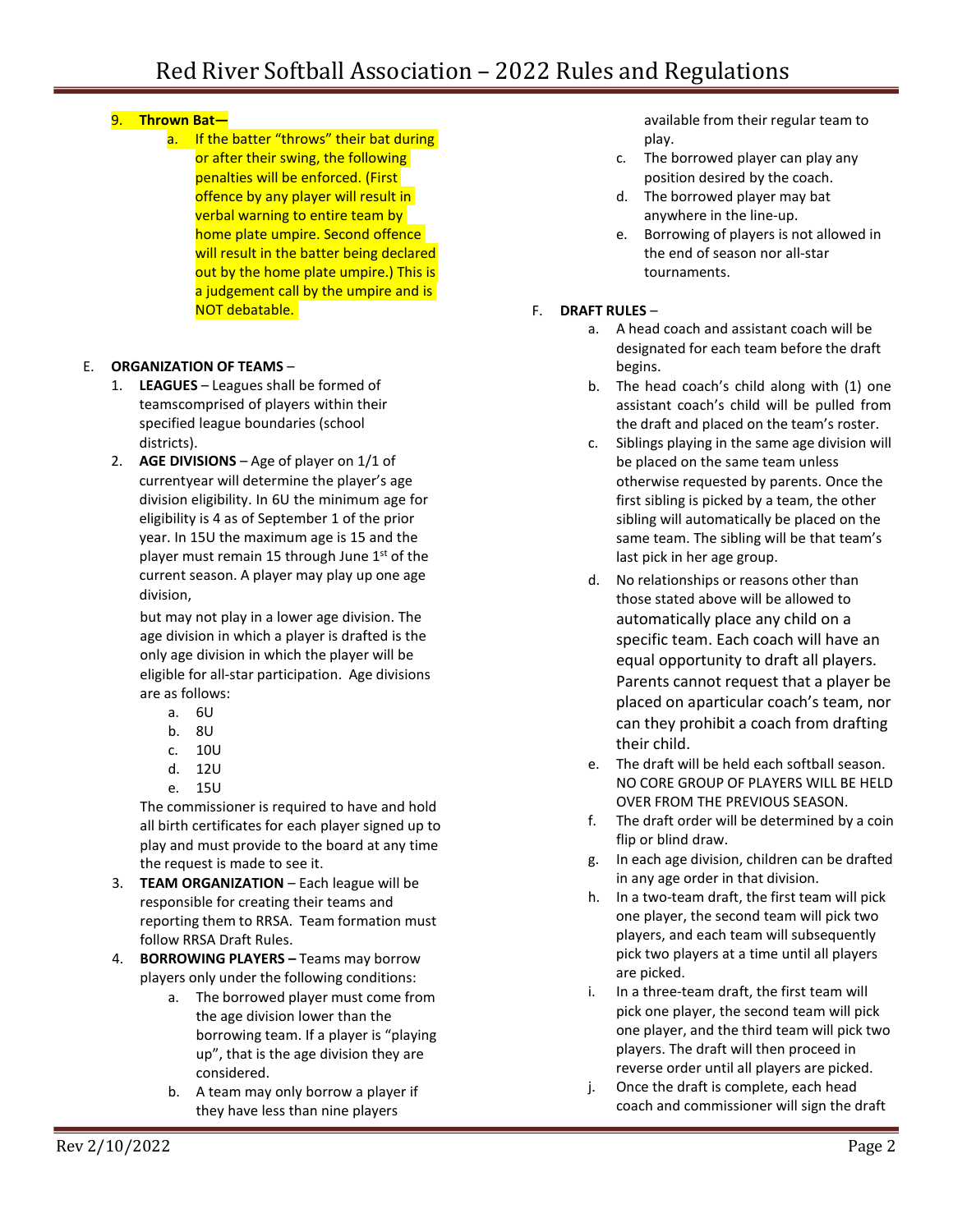sheet. All draft sheets shall be turned intothe RRSA Board and will be made availablein an electronic means for each town comprising RRSA.

- k. At no time will trading of players be allowedfor any reason.
- G. **PLAYER PARTICIPATION**  All players must play at least two full innings in the field per game. (There is no minimum play time for players during the EOS and Allstar tournaments for 10U, 12U, or 15U. Please see age specific rules for clarification)

A coach'sfailure to comply with this rule may result in a two

(2) game suspension. Players may be benched for disciplinary reasons, but this must be determined based on local league disciplinary action policies, andthe opposing team must be made aware of the reason the player is benched.

# H. **COACHES** –

- 1. Eligible coaches will be assigned to a team bythe league Commissioner.
- 2. To be considered eligible, the coach must have abackground check completed at the expense of the town that they are to coach in. The commissioner will be responsible for providing this document if requested by the league.
- 3. Each team should have one (1) head coach anda minimum of one (1) assistant coach.
	- 4. The Commissioner for each league may suspenda coach, pending a review by the RRSA Board for action or misconduct (conduct unbecoming) which in his/her judgment is not in the best interest of the program or does not follow the intent or guidelines of the Rules and Regulations of this document. The review by the RRSA Board must occur before the

team's next scheduled game.

5. Any coach ejected from a game by an umpire will be suspended for one (1) game. The coach may also be required to appear before the RRSA Board for a review of the matter. If a coach is ejected a second time, within the same season, the coach will be suspended for the remainder of the season and will be required to appear before the RRSA Board for a review of the matter.

# I. **EQUIPMENT** –

a. Only official ASA/Fast Pitch softball bats

may be used during a game.

- b. Any altered ball will be considered illegal. (ASA Rule 7.6.B)
- c. Chin straps and face masks are required for batting helmets.
- d. Throat protectors are required for catchers. The new hockey style masks are sufficient if the player's throat is covered.
- e. The home team will be responsible for providing the game ball(s).
- f. Player uniforms will be provided by each individual league.
- g. No metal spikes or cleats are allowed. Soft rubber or plastic cleats are permissible.
- h. Jewelry will not be allowed on the playing field.

## J. **WEATHER AND RESCHEDULING** –

- 1. Time limit to call a game is one (1) hour and thirty (30) minutes before the start of the game. The home team is responsible for calling a game and rescheduling that game. If the visiting team has an open field and play is viable, the game must be played at the visiting town.
- 2. Rainouts/reschedules must be played in the same week (7) seven days. (**if two attempts** are made by the town to reschedule and the opposing team does not respond, the game will be entered as a forfeit for the opposing team)
- 3. Games must be rescheduled even if you have to go to the visiting town. The team listed as home on the schedule will be the home team, no matter what town the game is played in. The town where the game is held is responsible for getting and paying for umpires unless the two local commissioners have made prior arrangements.
- 4. Do not reschedule a game for a school function on short notice. Check your schedules as soon as you get them and try to reschedule those dates as early as possible. Also, do not reschedule unless ABSOLUTELY necessary. If you have enough players (seven), play the game. Remember that a coach does not have to agree to reschedule a game unless it is weather related.

# K. **GAME SETTING** –

1. Ten (10) minutes prior to the start of any game, both teams must complete a lineup, including substitutes, and exchange them with the opposing team and umpire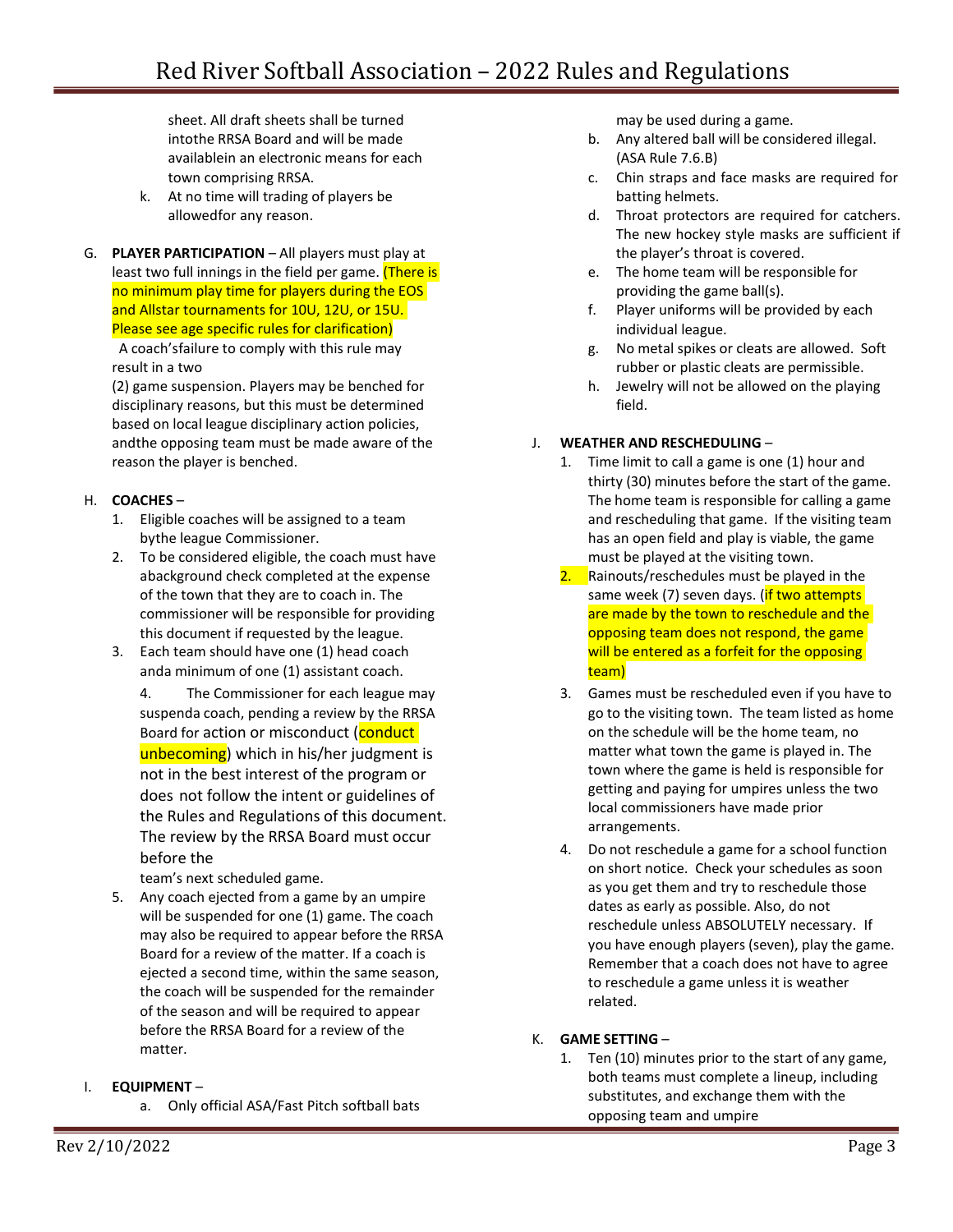- 2. Only team members and officially designated coaches and dugout assistants should occupythe dugout during the game.
- 3. All catchers must wear a catcher's mask/helmet,chest protector, shin guards, and throat protector when in position to receive a pitch during any practice, scrimmage, or game.
- 4. All offensive players outside the dugout must wear a batter's helmet. Only one (1) on-deckbatter is allowed.
- 5. The home team will provide the official designated softball for their age division.
- 6. The home team will provide an official scorekeeper. The scorekeeper can be anyperson other than a base coach.
- 7. Both score books should be signed by the opposing team's coach and the home teambook must be signed by the umpire. Gamesheets will not be required.
- 8. Each team is responsible for ensuring that theirdugout area is clean prior to leaving the field.

# L. **CONDUCT** –

- 1. Only the head coach will be permitted to address the umpire regarding any call or protest. In the event a coach needs to address the umpire, he/she must call time and ask for permission to address the official. Screaming oryelling at officials or other coaches will not be tolerated.
- 2. Coaches will be held responsible for any misconduct on the part of their team members, coaches, spectators, and parents. This includes any foul or abusive language and/or negative comments directed toward umpires, opposing coaches, opposing team members, or opposing spectators.
- 3. Any player, coach, or parent/spectator ejected from a game must leave the park within 60 seconds or his/her team will forfeit. Any player, coach, or parent/spectator ejected from a game shall also be suspended from their team's next game.
- 4. Rulebooks will not be allowed onto the field without the expressed request from the home plate umpire. If the coach, a player, or spectator enters the field of play with a rulebook at anytime without the consent of the home plate umpire, it will result in immediate ejection from the game. If done between games, the offending person will be suspended

for the next scheduled game. NO EXCEPTIONS

- 5. No video review or cell phone video is permitted for the purposes of changing an umpire's call. The Umpire has final judgement on any call on the field.
- M. **BLOOD RULE**  A player, coach, or umpire who is bleeding or who has blood on his/her uniform shall be prohibited from participating further in the game until appropriate treatment can be administered. If medical care or treatment is administered in a reasonable length of time, the individual will not have to leave the game. The length of time that is considered reasonable is left to the umpire's judgment. Uniform rule violations will not be enforced if a uniform change is required. The umpire shall:
	- a. Stop the game and allow treatment if the injured player would affect the continuation of the game.
	- b. Immediately call a coach, trainer, or other authorized person to the injured player.
	- c. Apply the rules of the game regarding substitution, short-handed player, and reentry if necessary. Extra time is NOT added to the game time limit.
- N. **FORFEITURE OF GAME** A forfeit shall be declared in the event of a team not being on the field with the minimum number of players (7) and ready to play within five (5) minutes after the scheduled game time or play time based on preceding games. (For missing players, the 8<sup>th</sup> batter must take automatic out, and 9<sup>th</sup> and 10<sup>th</sup> batters will not take an out. There will be no automatic out in 6U play.) Play will not continue with less than seven (7) players. The goal is to play ball!
- O. **TIE GAMES**  Regular season games may end in a tie.
	- 1. Once regular play has ended in a tie, Modified ITB rules will be in effect. The away team will place their last three completed outs on base asbaserunners. Bases will be loaded with 1 out. The next batter due up will bat. Normal play willresume like this for one full inning. Both away team and home team will get this opportunity to break the tie. If the game is still tied after thecompletion of one full inning of ITB. The game will be considered a tie.
	- 2. During tournament play, no game may end in a tie. Play will continue normally until one team